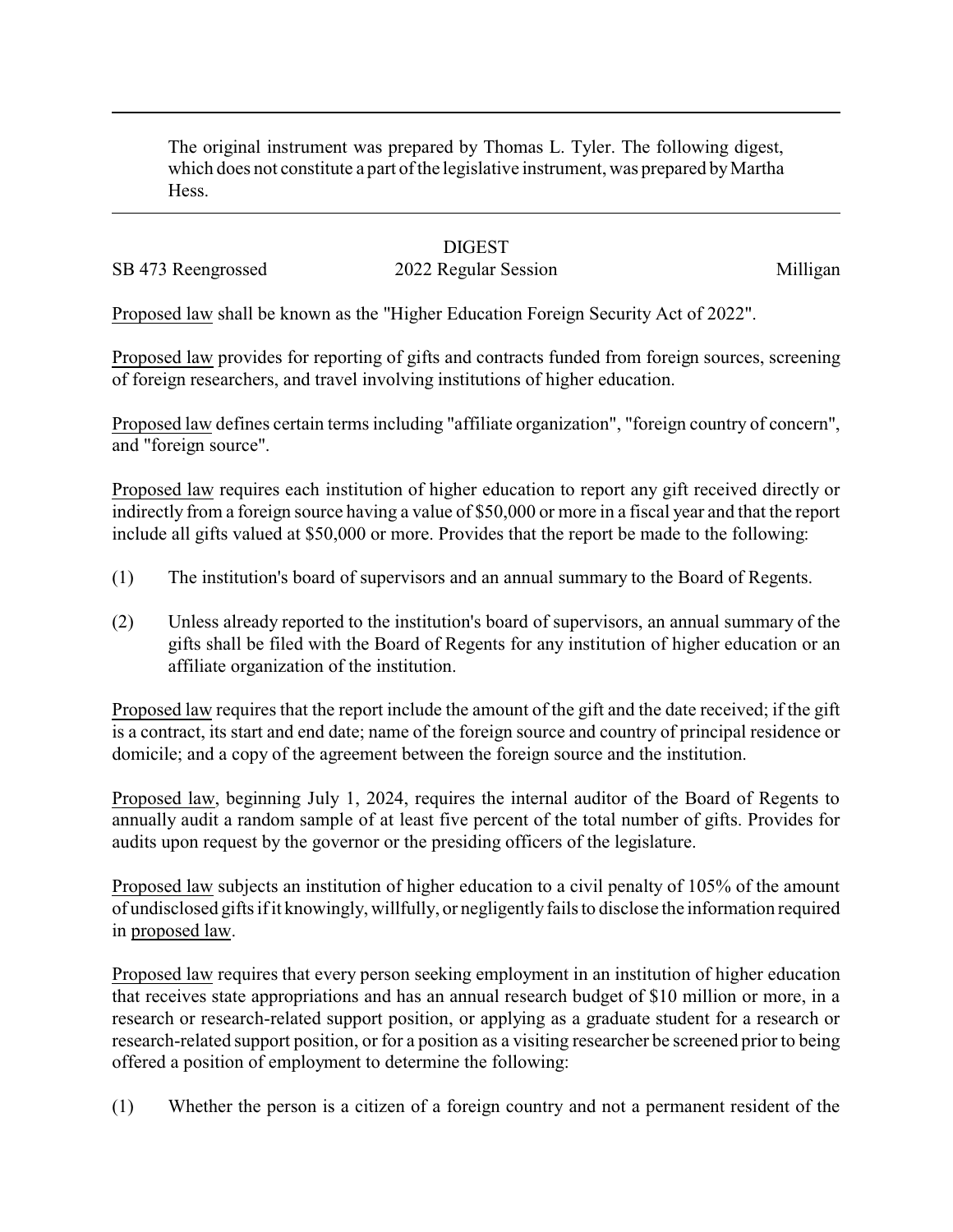United States.

- (2) Whether the person is a citizen or permanent resident of the United States who has any affiliation with an institution or program in a foreign country of concern.
- (3) Whether the person has at least one year of prior employment or training in a foreign country of concern, except for employment or training by an agencyof the United States government.

Proposed law requires foreign applicants to provide a copy of their current passport and the most recently submitted Online Nonimmigrant Visa Application, DS-160.

Proposed law requires every applicant to submit a complete resume and curriculum vitae, including every institution of higher education attended; all previous employment since the applicant's eighteenth birthday; a list of all published material for which the applicant received credit as an author, a researcher, or otherwise or to which the applicant contributed significant research, writing, or editorial support; a list of the applicant's current and pending research funding, and its amount, from any source, including the applicant's role on the project, and a brief description of the research; and a full disclosure of non-university professional activities, including any affiliation with an institution or program in a foreign country of concern. If an applicant has been continually employed or enrolled in a postsecondary education institution in the United States for 20 years or more, the resume may but does not have to, include employment history before the most recent twenty year period.

Proposed law requires review and verification of all materials submitted as well as attendance, employment, publications, and contributions listed in the application prior to any offer of a position to the applicant. Provides that verification steps may include the following:

- (1) Searching public databases for research publications and presentations.
- (2) Searching public conflict of interest records to identify any research publication or presentation that may have been omitted from the application.
- (3) Contacting employers from the previous 10 years to verify employment.
- (4) Contacting all institutions of higher education attended to verify enrollment and educational progress.
- (5) Searching public listings of persons subject to sanctions or restrictions under federal law.
- (6) Requesting further investigation, including but not limited to a second background check performed by the Federal Bureau of Investigation, the La. State Police, or other qualified local law enforcement agency, if any of the individual's information provided on the Form DS-160 raises any security concerns for the institution about the individual's relationship with a foreign country of concern.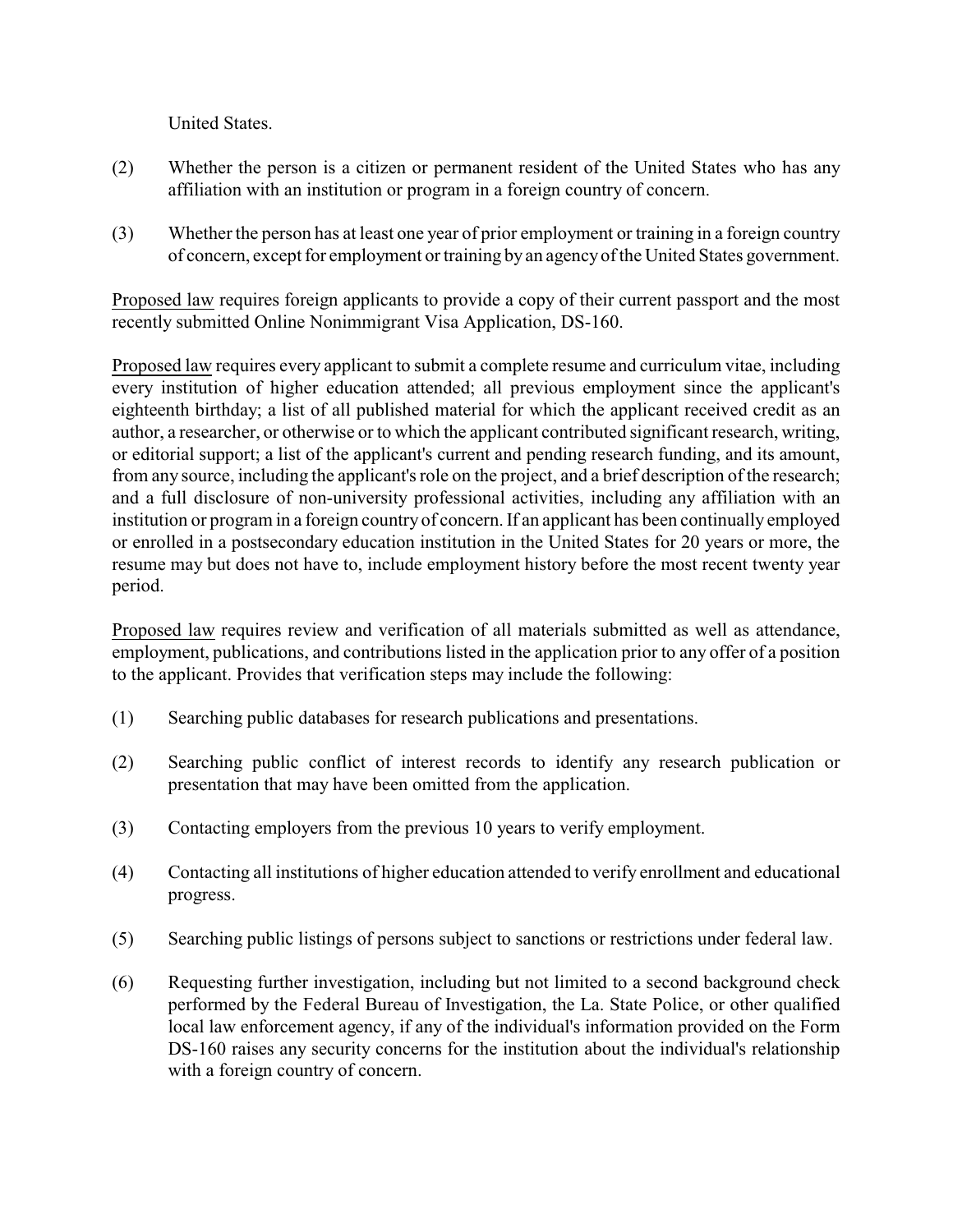Proposed law authorizes each institution to direct the approval of an applicant for hire based on a risk-based determination considering the nature of the research and the background and ongoing affiliations of the applicant.

Proposed law requires, by July 1, 2023, each institution receiving state appropriations and with a research budget of \$10 million dollars or more to establish an international travel approval and monitoring program. Requires preapproval and screening by the institution for any employment-related foreign travel and employment-related foreign activities engaged in by all faculty, researchers, and research department staff. Provides that preapproval be based on the applicant's review and acknowledgment of guidance from the institution which relates to countries under sanctions or other restrictions imposed by the state or federal government, including any federal license requirement; customs rules; export controls; restrictions on taking institution property, including intellectual property, abroad; restrictions on presentations, teaching, and interactions with foreign colleagues; and other subjects important to the research and academic integrity of the institution.

Proposed law requires any person subject to proposed law traveling abroad representing their institution, upon return, to report any gifts of funds, or promises to pay by a foreign country of concern or any entity representing the interests of a foreign country of concern.

Proposed law requires each institution to maintain records of all foreign travel requests and approvals; expenses reimbursed by the institution during travel, including for transportation, food, and lodging; and payments and honoraria received during the travel and activities, including for transportation, food, and lodging; keep records of the purpose of the travel and any records related to the foreign activity review. Requires retention of records for at least three years or any longer period of time required by any law.

Proposed law requires an annual report of foreign travel to countries of concern listing individual travelers, foreign locations visited, and foreign institutions visited to the college or university's board of supervisors.

Proposed lawrequires office of legislative auditor to perform an operational audit on implementation of proposed law by July 1, 2025.

Effective July 1, 2023.

(Adds R.S. 17:1826.1 - 1826.4)

## Summary of Amendments Adopted by Senate

Committee Amendments Proposed by Senate Committee on Judiciary B to the original bill

1. Makes technical change.

## Summary of Amendments Adopted by Senate